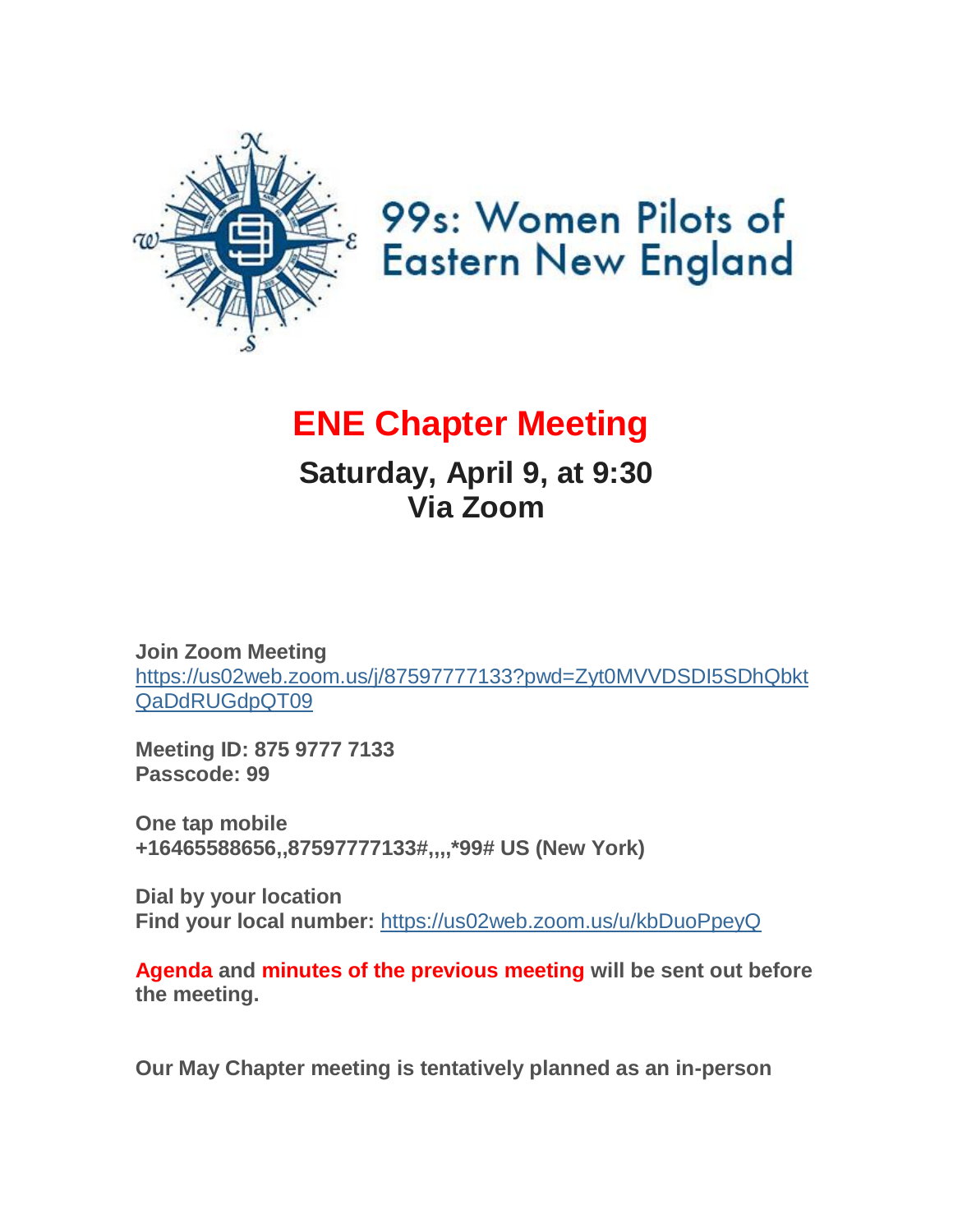**potluck at Lauren Lee's hangar. Stay tuned for details!**

### *Next up: New England Section Meeting*

**April 30 - May 1**

**If you haven't already signed up for the Section meeting, here is a link to the flyer and registration form:** [https://mcusercontent.com/](https://mcusercontent.com/39b97c5a60f6f4ff93b0706bb/files/013f9aeb-6006-550f-6867-9823869e7a4b/99s_Spring_Section_Meeting_2022.pdf) [39b97c5a60f6f4ff93b0706bb/files/](https://mcusercontent.com/39b97c5a60f6f4ff93b0706bb/files/013f9aeb-6006-550f-6867-9823869e7a4b/99s_Spring_Section_Meeting_2022.pdf) [013f9aeb-6006-550f-6867-](https://mcusercontent.com/39b97c5a60f6f4ff93b0706bb/files/013f9aeb-6006-550f-6867-9823869e7a4b/99s_Spring_Section_Meeting_2022.pdf) [9823869e7a4b/99s\\_](https://mcusercontent.com/39b97c5a60f6f4ff93b0706bb/files/013f9aeb-6006-550f-6867-9823869e7a4b/99s_Spring_Section_Meeting_2022.pdf) Spring Section Meeting 2022.pdf

**Hope to see you there!**

**If you are a Section member, you should have received a ballot to vote for Section officers from Glenna Blackwell. If you did not receive the ballot, please contact Glenna at** [blackwells@verizon.net](mailto:blackwells@verizon.net)

## *Profile Project Update*

**I am happy to report that we have received our first submissions on the Profile Project, and you will be reading them soon! We would love to have everyone participate and get to know another member just a little** 

## *Election of 99s International Officers*

**If you haven't voted yet in the 99s International Elections, and did opt in to vote electronically, please find the email from** [invitations@mail.electionbud](mailto:) [dy.com](mailto:)

**and vote. Not in your email inbox? Look in your spam folder. If you did not receive an email to vote electronically or a paper ballot, please contact** [99s@electionbuddy](mailto:) [.com](mailto:)**... then vote!**

**The election closes in one month, on May 1 at 12:00am GMT +00:00, UTC.**

**Want to know more about the candidates before casting your vote? Watch the recordings of the two "Meet the Candidates" sessions, found in the Members Area of our website, and read about**